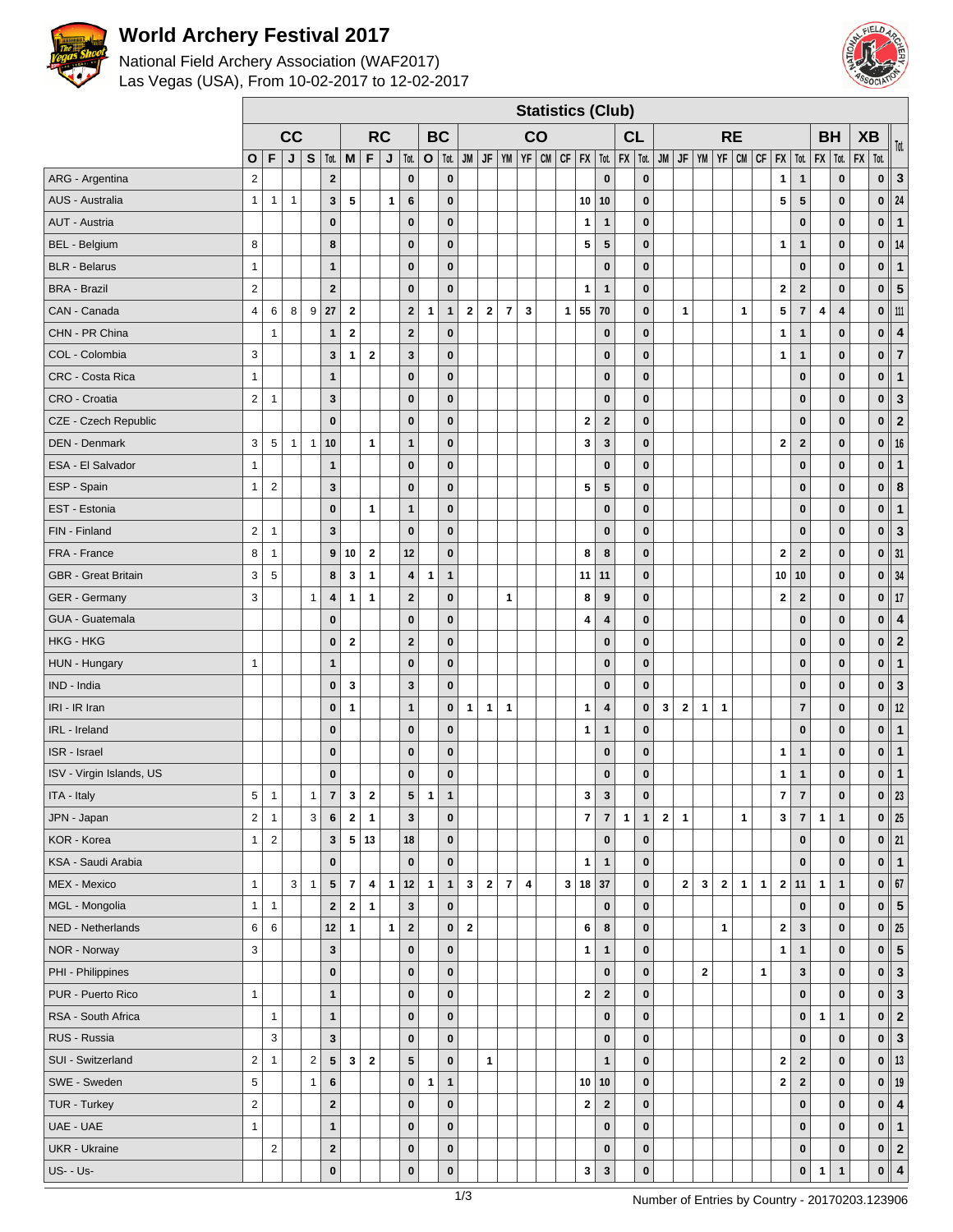

## **World Archery Festival 2017**

### National Field Archery Association (WAF2017) Las Vegas (USA), From 10-02-2017 to 12-02-2017



|                              |                | <b>Statistics (Club)</b> |                |                |                         |              |                         |              |                         |                         |                         |              |                         |                |                         |                         |                          |                         | Continue                |                         |              |              |                         |                |              |                |                |              |                         |                         |                         |                         |                |                         |
|------------------------------|----------------|--------------------------|----------------|----------------|-------------------------|--------------|-------------------------|--------------|-------------------------|-------------------------|-------------------------|--------------|-------------------------|----------------|-------------------------|-------------------------|--------------------------|-------------------------|-------------------------|-------------------------|--------------|--------------|-------------------------|----------------|--------------|----------------|----------------|--------------|-------------------------|-------------------------|-------------------------|-------------------------|----------------|-------------------------|
|                              |                |                          | cc             |                |                         |              |                         | <b>RC</b>    |                         |                         | <b>BC</b>               |              |                         |                |                         | CO                      |                          |                         |                         | CL                      |              |              |                         |                | <b>RE</b>    |                |                |              |                         | <b>BH</b>               |                         | <b>XB</b>               |                | Tot.                    |
|                              | O              | F                        | J              | S              | Tot.                    | M            | F                       | J            | Tot.                    | $\mathbf{o}$            | Tot.                    | JM           | JF                      | YM             |                         | $YF$ $CM$               |                          | $CF$ $FX$ $Tot.$        |                         | $FX$   Tot.             |              | JM           | JF                      | <b>YM</b>      | $YF$ CM      |                | $CF$ $FX$      |              | Tot.                    |                         | $FX \mid Tot.$          | $FX$   Tot.             |                |                         |
| US-AK - USA - Alaska         | 3              |                          |                | $\overline{2}$ | 5                       |              |                         |              | $\bf{0}$                | $\mathbf 1$             | $\mathbf{1}$            |              |                         |                | $\overline{\mathbf{2}}$ |                         |                          | 7                       | 9                       |                         | $\pmb{0}$    |              |                         |                |              |                | $\mathbf{1}$   |              | 1                       | $\overline{\mathbf{4}}$ | $\overline{\mathbf{4}}$ |                         | $\bf{0}$       | 20                      |
| US-AL - USA - Alabama        | 5              | $\mathbf{1}$             | 2              | $\mathbf{1}$   | 9                       |              |                         |              | $\mathbf{0}$            |                         | $\bf{0}$                |              |                         |                | $\mathbf{1}$            |                         |                          | 1                       | $\overline{2}$          |                         | $\bf{0}$     |              |                         |                |              |                |                |              | 0                       |                         | $\bf{0}$                |                         | 0              | 11                      |
| US-AR - USA - Arkansas       | 3              |                          |                | $\mathbf{1}$   | $\overline{\mathbf{4}}$ |              |                         |              | $\bf{0}$                |                         | $\bf{0}$                |              |                         | 1              |                         |                         |                          | 3                       | $\overline{4}$          |                         | $\bf{0}$     |              |                         |                |              |                |                |              | $\bf{0}$                |                         | $\bf{0}$                |                         | $\bf{0}$       | $\bf8$                  |
| US-AZ - USA - Arizona        | 9              | 3                        | 3              | 4              | 19                      | 3            |                         | $\mathbf{2}$ | 5                       | $\mathbf{1}$            | $\mathbf{1}$            | 17           | 11                      | 9              | 6                       | 5                       | $\overline{\phantom{a}}$ | 100                     | 155                     | $\mathbf{1}$            | $\mathbf{1}$ | 4            | 7                       | 4              | 8            | $\mathbf{1}$   | 2 <sup>1</sup> | 32           | 58                      | 21                      | 21                      |                         | $\bf{0}$       | 260                     |
| US-CA - USA - California     | 9              | 3                        | $\overline{2}$ | 10             | 24                      | $\mathbf{2}$ | $\overline{\mathbf{2}}$ |              | 7 11                    | 23                      | 23                      | 16           | 9                       | 5              | 8                       | 4                       | 3                        | 190                     | 235                     | 3                       | $\mathbf{3}$ | 14           | 27                      | 22 31          |              | $\overline{7}$ | $\overline{7}$ | 123          | 231                     | 60                      | 60                      |                         | $\mathbf 0$    | 587                     |
| US-CO - USA - Colorado       | 11             | $\overline{2}$           |                | 10             | 23                      |              | $\mathbf{1}$            | $\mathbf{1}$ | $\overline{\mathbf{2}}$ | 6                       | $6\phantom{1}$          | $\mathbf 3$  | $\mathbf 3$             | 8              | $\overline{7}$          | $\overline{\mathbf{4}}$ | $\mathbf{1}$             | ${\bf 75}$              | 101                     | $\overline{\mathbf{2}}$ | $\mathbf 2$  | $\mathbf{1}$ | $\overline{\mathbf{4}}$ | 3              | 5            | $\mathbf{1}$   | 3              | 19           | 36                      | 40                      | 40                      | $\overline{\mathbf{2}}$ | $\mathbf{2}$   | 212                     |
| US-CT - USA - Connecticut    |                |                          |                |                | $\bf{0}$                | $\mathbf 1$  |                         | $\mathbf{1}$ | $\overline{2}$          |                         | $\bf{0}$                |              |                         | 1              |                         |                         |                          | 6                       | $\overline{7}$          |                         | $\bf{0}$     |              |                         |                |              |                |                | 3            | 3                       |                         | $\pmb{0}$               |                         | 0              | $12$                    |
| US-DE - USA - Delaware       |                |                          |                |                | $\mathbf{0}$            |              |                         |              | $\bf{0}$                | 1                       | $\mathbf{1}$            |              |                         |                |                         |                         |                          |                         | $\mathbf 0$             |                         | $\bf{0}$     |              |                         |                |              |                |                |              | $\bf{0}$                |                         | $\bf{0}$                |                         | $\bf{0}$       | $\mathbf{1}$            |
| US-FL - USA - Florida        | $\mathbf{1}$   |                          | 1              |                | $\mathbf{2}$            | $\mathbf 1$  |                         | 3            | $\overline{\mathbf{4}}$ | $\mathbf{1}$            | $\mathbf{1}$            | 1            | 1                       | $\mathbf{2}$   | $\mathbf{1}$            |                         | 1                        | $\overline{\mathbf{r}}$ | 13                      | 1                       | $\mathbf{1}$ |              | 4                       |                |              |                |                | 4            | 8                       | $\mathbf{2}$            | $\overline{2}$          | $\overline{\mathbf{2}}$ | $\mathbf{2}$   | 33                      |
| US-GA - USA - Georgia        | 6              | $\overline{2}$           | 3              |                | 11                      |              | 1                       | $\mathbf{2}$ | $\mathbf{3}$            |                         | $\mathbf 0$             | $\mathbf{3}$ | 5                       | $\mathbf{2}$   | 3                       |                         | $\mathbf{1}$             | 6                       | 20                      |                         | $\bf{0}$     |              |                         | 1              | $\mathbf{2}$ |                | 1              | 5            | 9                       |                         | $\mathbf{0}$            |                         | $\mathbf 0$    | 43                      |
| US-HI - USA - Hawaii         |                |                          |                | $\overline{2}$ | $\overline{2}$          |              |                         |              | $\mathbf{0}$            |                         | $\mathbf 0$             | 1            |                         |                |                         |                         | $\mathbf{2}$             | 11                      | 14                      | $\mathbf{1}$            | $\mathbf{1}$ | $\mathbf{1}$ | $\overline{\mathbf{4}}$ | 4              | 6            | $\bf{2}$       | 3              | $\mathbf{2}$ | 22                      |                         | $11$   11               |                         | $\mathbf 0$    | 50                      |
| US-IA - USA - Iowa           | 6              |                          | 1              | $\overline{1}$ | 8                       |              |                         |              | $\bf{0}$                | $\mathbf{1}$            | $\mathbf{1}$            |              | 1                       | 3              | $\mathbf{1}$            |                         |                          | 9                       | 14                      | 3                       | 3            | $\mathbf{1}$ |                         |                |              |                |                | $\mathbf{2}$ | 3                       | 5                       | 5                       |                         | $\bf{0}$       | 34                      |
| US-ID - USA - Idaho          | 6              | 3                        | $\overline{4}$ | 5              | 18                      |              |                         | $\mathbf{1}$ | $\mathbf{1}$            |                         | $\bf{0}$                | $\mathbf{3}$ | 1                       | 3              |                         | $\mathbf{1}$            | $\mathbf{2}$             | 36                      | 46                      | $\mathbf{1}$            | $\mathbf{1}$ |              |                         |                | $\mathbf{1}$ |                | 1              | $\mathbf{2}$ | $\overline{\mathbf{4}}$ | $\overline{7}$          | $\overline{\mathbf{r}}$ |                         | 0              | 77                      |
| US-IL - USA - Illinois       | 6              | 3                        |                | 3              | 12                      |              |                         | $\mathbf{1}$ | $\mathbf{1}$            | 1                       | $\mathbf{1}$            | $\mathbf{3}$ | $\overline{\mathbf{4}}$ | $\mathbf{2}$   | 3                       | $\mathbf{1}$            | $\mathbf{1}$             | 17                      | 31                      |                         | $\bf{0}$     |              | $\mathbf{1}$            | $\mathbf{1}$   |              | $\overline{2}$ | $\mathbf{1}$   | 13           | 18                      |                         | $\mathbf{0}$            |                         | $\mathbf 0$    | 63                      |
| US-IN - USA - Indiana        | 5              | $\mathbf{1}$             | $\overline{2}$ | $\overline{2}$ | 10                      |              |                         |              | $\mathbf{0}$            |                         | $\bf{0}$                |              |                         | $\mathbf{2}$   |                         |                         |                          | 14                      | 16                      |                         | $\bf{0}$     |              |                         |                |              |                |                | $\mathbf{2}$ | $\overline{2}$          |                         | $\pmb{0}$               |                         | $\bf{0}$       | 28                      |
| US-KS - USA - Kansas         | $\mathbf{1}$   | 1                        | $\mathbf{1}$   | $\overline{2}$ | 5                       |              |                         |              | $\mathbf 0$             | $\mathbf{1}$            | $\mathbf{1}$            | 1            |                         |                | $\mathbf{1}$            |                         |                          | 13                      | 15                      | $\mathbf{1}$            | $\mathbf{1}$ |              |                         |                |              |                |                |              | 0                       | 3                       | 3                       |                         | $\mathbf 0$    | 25                      |
| US-KY - USA - Kentucky       | 6              |                          |                | $\overline{1}$ | $\overline{7}$          |              |                         |              | $\mathbf{0}$            |                         | $\bf{0}$                |              |                         |                |                         |                         |                          | 21                      | 21                      | $\mathbf{1}$            | $\mathbf{1}$ |              |                         |                |              |                |                | 6            | $6\phantom{1}6$         | 15                      | 15                      |                         | $\mathbf 0$    | 50                      |
| US-LA - USA - Louisiana      | $\overline{2}$ |                          | 1              |                | 3                       |              |                         |              | $\mathbf{0}$            |                         | $\bf{0}$                |              | $\mathbf{2}$            | $\mathbf{1}$   | $\mathbf{1}$            |                         | $\mathbf{1}$             | 10                      | 15                      |                         | $\bf{0}$     |              |                         | 1              | $\mathbf{2}$ |                |                | 1            | 4                       | $\mathbf{1}$            | $\mathbf{1}$            |                         | $\mathbf{0}$   | 23                      |
| US-MA - USA - Massachusetts  | $\overline{2}$ |                          |                | $\mathbf{1}$   | $\mathbf{3}$            | $\mathbf 1$  |                         |              | $\mathbf{1}$            |                         | $\mathbf 0$             | $\bf 2$      | $\mathbf{1}$            |                |                         |                         |                          | $\overline{\mathbf{r}}$ | 10                      |                         | $\bf{0}$     |              |                         |                |              |                |                |              | $\bf{0}$                |                         | $\bf{0}$                |                         | $\bf{0}$       | 14                      |
| US-MD - USA - Maryland       | $\overline{2}$ |                          |                | 3              | 5                       |              |                         |              | $\mathbf{0}$            |                         | $\mathbf 0$             | 1            | 3                       |                | 1                       |                         |                          | 8                       | 13                      |                         | $\bf{0}$     |              |                         |                | 1            |                |                | 1            | $\mathbf{2}$            | $\mathbf{1}$            | $\mathbf{1}$            | $\overline{\mathbf{2}}$ | $\overline{2}$ | 23                      |
| US-ME - USA - Maine          | $\mathbf{1}$   |                          |                | $\mathbf{1}$   | $\mathbf{2}$            |              |                         |              | $\mathbf{0}$            |                         | $\mathbf 0$             |              |                         |                |                         |                         |                          |                         | $\bf{0}$                |                         | $\bf{0}$     |              |                         |                |              |                |                |              | $\bf{0}$                |                         | $\mathbf{0}$            |                         | $\mathbf 0$    | $\mathbf 2$             |
| US-MI - USA - Michigan       | $\overline{7}$ | 5                        | $\mathbf{1}$   | $\overline{4}$ | 17                      |              |                         | $\mathbf{1}$ | $\mathbf{1}$            |                         | $\mathbf 0$             | $\mathbf{2}$ | $\overline{\mathbf{5}}$ | $\overline{7}$ | $\bf{2}$                |                         |                          | 31                      | 47                      |                         | $\bf{0}$     |              |                         |                | $\mathbf{1}$ |                |                | 4            | 5                       | 5                       | $5\phantom{.0}$         |                         | $\mathbf 0$    | 75                      |
| US-MN - USA - Minnesota      | $\overline{7}$ | $\overline{2}$           | $\mathbf{1}$   | 4              | 14                      | 1            |                         |              | $\mathbf{1}$            | $\overline{2}$          | $\overline{2}$          |              |                         | 3              | $\mathbf{1}$            |                         | $\mathbf{1}$             | 22                      | 27                      |                         | $\bf{0}$     | $\mathbf{1}$ |                         |                |              |                | 1              | 4            | 6                       |                         | $\pmb{0}$               |                         | $\bf{0}$       | 50                      |
| US-MO - USA - Missouri       | 6              | 1                        | $\overline{2}$ | 5              | 14                      |              | 1                       |              | $\mathbf{1}$            | 1                       | $\mathbf{1}$            | $\mathbf{3}$ |                         | 3              |                         | $\mathbf{1}$            |                          | 23                      | 30                      | $\mathbf{1}$            | $\mathbf{1}$ |              |                         |                |              |                | 1              | $\mathbf{2}$ | 3                       | $\mathbf{1}$            | $\mathbf{1}$            |                         | $\bf{0}$       | 51                      |
| US-MS - USA - Mississippi    | $\mathbf{1}$   |                          |                | $\mathbf{1}$   | $\mathbf{2}$            |              |                         |              | $\mathbf{0}$            |                         | $\bf{0}$                |              |                         |                |                         |                         | 1                        | 3                       | $\overline{4}$          |                         | $\bf{0}$     |              |                         |                |              |                |                | $\bf{2}$     | $\overline{2}$          | $\bf{2}$                | $\bf{2}$                |                         | $\mathbf{0}$   | 10                      |
| US-MT - USA - Montana        | 8              | 3                        |                | $\overline{2}$ | 13                      | $\mathbf{1}$ |                         |              | 1                       | 1                       | $\mathbf{1}$            | 1            | $\mathbf{1}$            | 4              | $\mathbf{1}$            |                         |                          | 22                      | 29                      | $\mathbf{1}$            | $\mathbf{1}$ |              | 1                       | $\mathbf{1}$   |              |                | 1              | 4            | $\overline{7}$          | $\overline{4}$          | $\overline{\mathbf{4}}$ |                         | $\mathbf{0}$   | 56                      |
| US-NC - USA - North Carolina | 3              | 3                        | $\mathbf{1}$   |                | $\overline{7}$          | $\mathbf{1}$ |                         |              | $\mathbf{1}$            | $\mathbf 1$             | $\mathbf{1}$            |              |                         |                | $\mathbf{2}$            | $\mathbf{1}$            | $\mathbf{1}$             |                         | $\overline{\mathbf{4}}$ |                         | $\pmb{0}$    |              |                         |                | 1            |                |                | 1            | $\mathbf{2}$            |                         | $\bf{0}$                |                         | 0              | 15                      |
| US-ND - USA - North Dakota   |                |                          | $\mathbf{1}$   |                | $\mathbf{1}$            |              |                         |              | $\mathbf{0}$            |                         | $\bf{0}$                | $\mathbf{1}$ | $\bf{2}$                |                | $\mathbf{1}$            | 1                       | $\mathbf{1}$             | 10                      | 16                      |                         | $\bf{0}$     |              |                         |                |              |                |                |              | $\bf{0}$                |                         | $\pmb{0}$               |                         | $\bf{0}$       | 17                      |
| US-NE - USA - Nebraska       |                | $\mathbf{1}$             |                |                | $\mathbf{1}$            |              |                         |              | $\mathbf{0}$            |                         | $\mathbf 0$             |              | $\mathbf{2}$            |                |                         |                         |                          | 8                       | 10                      |                         | $\bf{0}$     | $\mathbf{1}$ |                         |                |              |                |                | $\mathbf{2}$ | $\mathbf{3}$            | 5                       | $5\phantom{.0}$         |                         | $\mathbf 0$    | 19                      |
| US-NH - USA - New Hampshire  | $\mathbf{1}$   |                          |                |                | $\mathbf{1}$            |              |                         |              | $\bf{0}$                |                         | $\bf{0}$                |              |                         |                |                         |                         |                          | 1                       | $\mathbf{1}$            |                         | $\bf{0}$     |              |                         |                |              |                |                | 1            | $\mathbf{1}$            | $\mathbf{1}$            | $\mathbf{1}$            |                         | $\mathbf 0$    | $\overline{\mathbf{4}}$ |
| US-NJ - USA - New Jersey     |                | 1                        |                | $\mathbf{1}$   | $\mathbf{2}$            |              | $\overline{\mathbf{2}}$ |              | $\mathbf{2}$            |                         | $\mathbf 0$             | 1            |                         |                | 1                       |                         |                          | 5                       | $\overline{7}$          |                         | $\pmb{0}$    |              | $\mathbf{1}$            |                |              |                |                | 3            | 4                       | $\mathbf 1$             | $\mathbf{1}$            |                         | $\mathbf 0$    | 16                      |
| US-NM - USA - New Mexico     | 5              | $\mathbf{1}$             |                |                | $6\phantom{1}$          |              |                         |              | $\mathbf{0}$            | $\overline{\mathbf{2}}$ | $\mathbf{2}$            | $\mathbf 3$  | 3                       | $\overline{7}$ | $\bf{2}$                | $\mathbf{1}$            | $\mathbf{2}$             | $23 \mid 41$            |                         |                         | $\bf{0}$     | $\mathbf{1}$ | $\mathbf{1}$            |                | $\mathbf{1}$ |                | $\mathbf{1}$   | $\mathbf{2}$ | 6                       | 4                       | $\overline{\mathbf{4}}$ |                         | $\mathbf 0$    | 59                      |
| US-NV - USA - Nevada         | 6              | $\mathbf{1}$             | $\mathbf{1}$   | $\overline{1}$ | 9                       | $\mathbf{1}$ |                         |              | $\mathbf{1}$            | 4                       | $\overline{\mathbf{4}}$ | 8            | $\mathbf{1}$            | $\overline{7}$ | 6                       | 6                       | $\mathbf{3}$             |                         | 38 69                   |                         | $\bf{0}$     | $\mathbf{2}$ | $\mathbf{3}$            | 4              | 8            | $\mathbf{2}$   | 2              | 12           | 33                      | 19                      | 19                      |                         | 0 <sup>1</sup> | 135                     |
| US-NY - USA - New York       | 6              | $\overline{2}$           | 3              | 5              | 16                      | $\mathbf{1}$ |                         | $\mathbf{1}$ | $\mathbf{2}$            |                         | $\pmb{0}$               | 6            | 3                       | $\mathbf{2}$   | $\mathbf{1}$            | $\mathbf{1}$            |                          |                         | $21 \,   \, 34$         |                         | $\bf{0}$     |              | $\mathbf{1}$            |                |              |                |                | 15           | 16                      | 3                       | 3                       |                         | $\mathbf{0}$   | 71                      |
| US-OH - USA - Ohio           | $\overline{4}$ | $\overline{c}$           | $\mathbf{1}$   |                | $\overline{\mathbf{7}}$ | $\mathbf 2$  |                         |              | $\boldsymbol{2}$        | $\overline{2}$          | $\overline{2}$          |              | $\mathbf{1}$            | $\mathbf{1}$   | $\mathbf{1}$            |                         |                          |                         | $23 \mid 26$            |                         | $\bf{0}$     |              |                         |                |              |                |                | 3            | $\mathbf{3}$            | 6                       | $\bf 6$                 |                         | $\mathbf 0$    | 46                      |
| US-OK - USA - Oklahoma       | $\mathbf{1}$   | $\overline{2}$           |                |                | $\mathbf{3}$            |              | $\mathbf{1}$            | $\mathbf{1}$ | $\overline{2}$          |                         | $\pmb{0}$               | $\mathbf{1}$ |                         | 3              | $\mathbf{1}$            |                         |                          |                         | 10 15                   | $\mathbf{1}$            | $\mathbf{1}$ |              |                         | 1 <sup>1</sup> | $\mathbf{1}$ |                |                | $\mathbf{2}$ | $\overline{\mathbf{4}}$ | $\mathbf{1}$            | $\mathbf{1}$            |                         |                | $0$   26                |
| US-OR - USA - Oregon         | 3              |                          | 3              | 6              | 12                      |              |                         |              | $\bf{0}$                | 1                       | $\mathbf{1}$            | 1            | $\mathbf{1}$            |                | 3                       | $\mathbf{2}$            |                          | 21                      | 28                      |                         | $\pmb{0}$    | $\mathbf{1}$ |                         | $\mathbf{1}$   |              |                |                | 6            | 8                       | 5                       | $5\phantom{.0}$         |                         | $\mathbf{0}$   | 54                      |
| US-PA - USA - Pennsylvania   | 11             | 5                        | 5              | 3              | 24                      |              | $\mathbf 2$             |              | $\mathbf{2}$            | 3                       | $\mathbf{3}$            | $\mathbf{2}$ | 3                       | $\mathbf{1}$   | 3                       | $\mathbf{2}$            |                          |                         | 39 50                   |                         | $\pmb{0}$    | $\mathbf{1}$ | 3                       |                | $\mathbf{2}$ |                |                | 1            | $\overline{\mathbf{r}}$ | 8                       | 8                       |                         | 0              | 94                      |
| US-RI - USA - Rhode Island   |                |                          |                |                | $\mathbf{0}$            |              |                         |              | $\mathbf{0}$            |                         | $\bf{0}$                |              |                         |                |                         |                         |                          | $\mathbf{2}$            | $\overline{2}$          |                         | $\bf{0}$     |              |                         |                |              |                |                |              | $\mathbf{0}$            |                         | $\mathbf{0}$            |                         | $\mathbf 0$    | $\mathbf 2$             |
| US-SC - USA - South Carolina | $\mathbf{1}$   | $\overline{2}$           |                |                | $\mathbf{3}$            |              |                         |              | $\bf{0}$                |                         | $\mathbf 0$             |              |                         |                |                         |                         |                          | 4                       | $\overline{4}$          |                         | $\pmb{0}$    |              |                         |                |              |                |                | 1            | $\mathbf{1}$            |                         | $\bf{0}$                |                         | $\bf{0}$       | 8                       |
| US-SD - USA - South Dakota   | $\mathbf{1}$   |                          | $\overline{2}$ |                | $\mathbf{3}$            |              |                         |              | $\mathbf 0$             | $\mathbf{1}$            | $\mathbf{1}$            | $\mathbf{1}$ | $\mathbf{2}$            |                | $\mathbf{3}$            | 3                       |                          | $\overline{7}$          | 16                      | $\mathbf{1}$            | $\mathbf{1}$ |              |                         |                |              |                |                |              | $\mathbf 0$             | $\mathbf{3}$            | $\mathbf{3}$            |                         | $\mathbf 0$    | 24                      |
| US-TN - USA - Tennessee      | $\overline{2}$ | $\mathbf{1}$             |                | $\mathbf 2$    | $\overline{\mathbf{5}}$ |              |                         |              | $\bf{0}$                | $\mathbf{1}$            | $\mathbf{1}$            |              | 1                       |                |                         |                         |                          | 2                       | $\mathbf{3}$            |                         | $\bf{0}$     |              |                         |                |              |                |                | 1            | 1                       | $\mathbf{1}$            | $\mathbf{1}$            |                         | $\mathbf{0}$   | 11                      |
| US-TX - USA - Texas          | 3              | 3                        | $\mathbf{1}$   | $\overline{4}$ | 11                      | $\mathbf{3}$ | $\mathbf{1}$            |              | 4                       | 9                       | 9                       | $\mathbf{2}$ | $\mathbf{1}$            | 10             | $\overline{7}$          | $\mathbf{1}$            | 3                        | 37                      | 61                      | $\mathbf{1}$            | $\mathbf{1}$ | $\mathbf{1}$ | 5                       |                | 4            |                |                | 15           | 25                      | 15                      | 15                      | $\overline{1}$          | $\mathbf{1}$   | 127                     |
| US-UT - USA - Utah           | 17             | $\overline{4}$           | 3              | 3              | 27                      | $\mathbf{1}$ |                         |              | $\mathbf{1}$            | $\mathbf{1}$            | $\mathbf{1}$            | $\mathbf{1}$ | $\mathbf{1}$            | 8              | 8                       | $\mathbf{1}$            | 6                        |                         | 63 88                   |                         | $\pmb{0}$    |              | 1                       | $\mathbf{1}$   | 6            | $\mathbf{1}$   | $\mathbf{2}$   | 5            |                         | $16$ 17 17              |                         |                         | $\mathbf{0}$   | $150$                   |
| US-VA - USA - Virginia       | 3              |                          |                | 4              | $\overline{7}$          |              |                         |              | $\bf{0}$                | 3                       | $\mathbf{3}$            |              | 1                       | $\mathbf{1}$   | $\mathbf{1}$            |                         | $\mathbf{1}$             |                         | 10 14                   |                         | $\pmb{0}$    |              |                         | $\mathbf{1}$   |              |                |                | $\mathbf{2}$ | 3                       | $\mathbf{1}$            | $\mathbf{1}$            |                         | $\mathbf 0$    | 28                      |
| US-VT - USA - Vermont        | $\mathbf{1}$   |                          |                |                | $\mathbf{1}$            |              |                         |              | $\pmb{0}$               |                         | $\pmb{0}$               |              |                         |                |                         |                         |                          |                         | $\mathbf 0$             |                         | $\pmb{0}$    |              |                         |                |              |                |                |              | 0                       |                         | $\pmb{0}$               |                         | $\mathbf 0$    | $\parallel$ 1           |